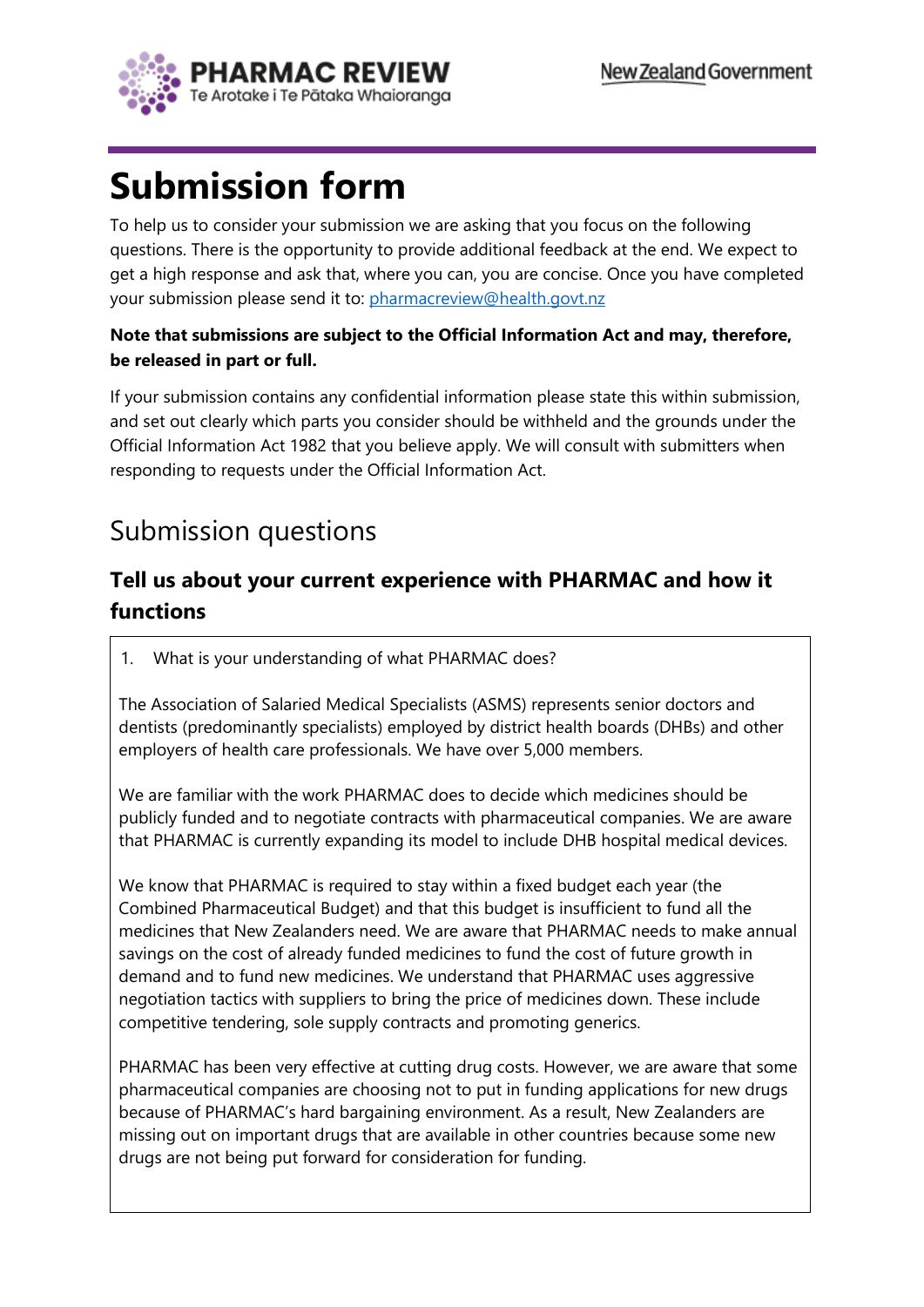#### 2. What has been your experience of working with PHARMAC?

ASMS does not work directly with PHARMAC. However, many of our members work with PHARMAC, including on PTAC and clinical advisory subcommittees. Many members deal with PHARMAC in their professional clinical capacity caring for patients. PHARMAC's decisions directly impact on our members' work.

We are aware of the high workload for PTAC members that requires a considerable time commitment, both to prepare and attend meetings. The hourly rate is low for this participation and has not changed for a long time. We consider that PHARMAC and the Ministry of Health should review the fees paid to committee members to appropriately recognise the extent of work involved and to make the role more appealing, particularly to a wider and more diverse group of doctors. In our view, the current makeup of PTAC lacks gender and ethnic balance and should better represent the workforce and different populations. Vacancies on PTAC are not well advertised and candidates are often simply recommended by the medical colleges. Some committee members can sit for years as there is no fixed term of service.

We are concerned at the possibility that PHARMAC hand-picks committee members who tend to follow the PHARMAC philosophy of cost above all else. We have heard reports that there is an element of 'groupthink' that takes place on committees whereby members are influenced by, and conform with, the deeply embedded PHARMAC culture. Another issue is the lack of transparency with the funding decisions made after PTAC has assessed the efficacy and harms of medicines and provided its clinical opinion.

A particular concern for medical specialists pertains to decisions to switch drugs to save money. We are aware that each time a funded drug is switched to another drug to save money - even a generic drug that looks different but is the same drug entity - around 20% of patients lose effect from the new drug or get side effects due to the nocebo effect. In our view, these consequences are not appropriately considered by PHARMAC in its decision-making.

Another significant problem for medical specialists is the way PHARMAC considers applications for funding medicines not listed on the Pharmaceutical Schedule using its Exceptional Circumstances Framework. This includes the Named Patient Pharmaceutical Assessment Policy (NPPA) for seeking approval. We consider the NPPA policy to be flawed. There is a lack of transparency and clarity around the process, the deliberations of the NPPA panel are not published, and the process is difficult for clinicians to navigate. It is frustratingly slow and the exclusion criteria (the 'NPPA core principals') prevent approval being given even when the treatments sought would save future costs (including costs to the wider health system). The process is extremely time-consuming for clinicians to make applications on behalf of their patients and often applications are turned down because they are 'technically inadequate'.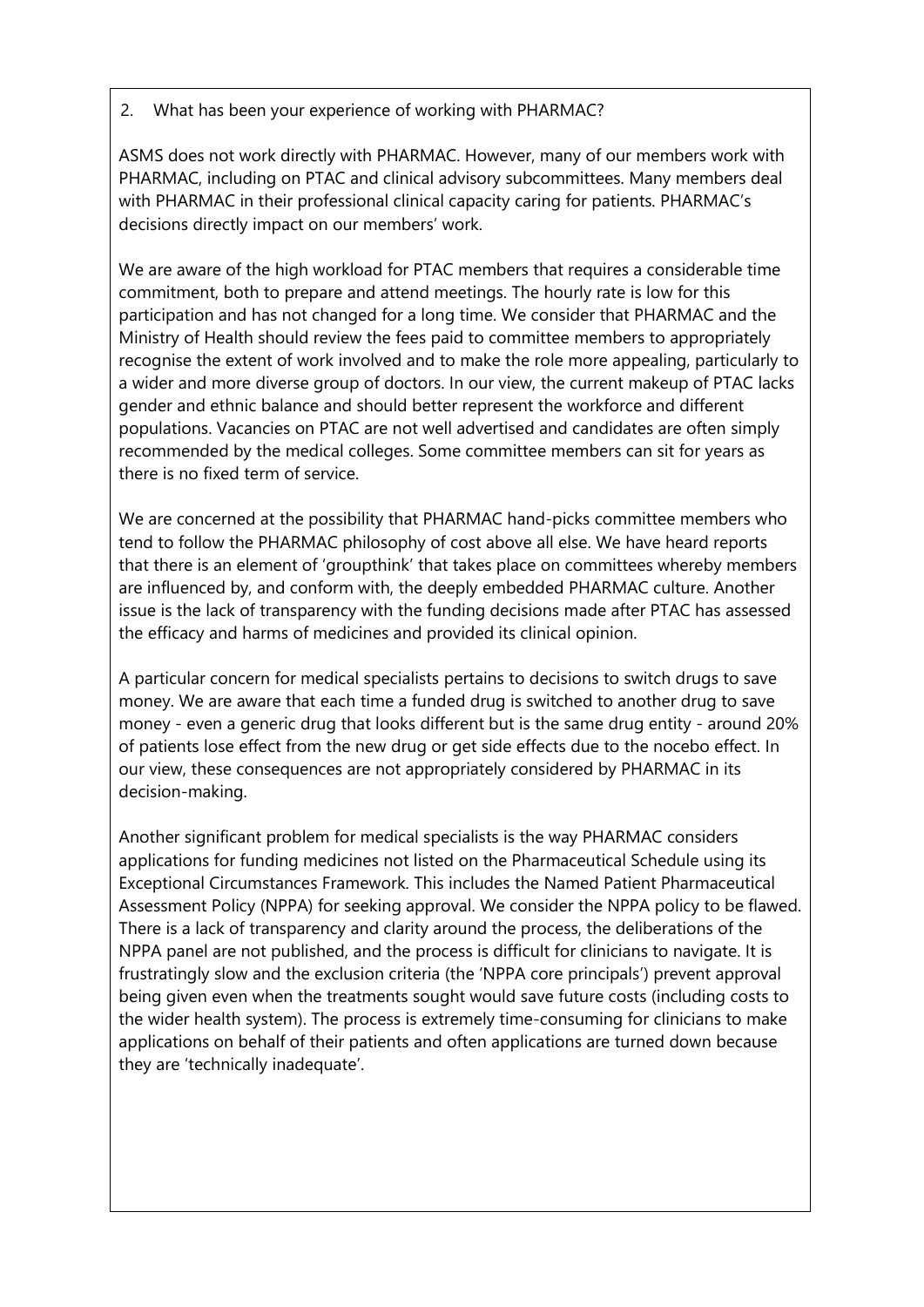3. What are the challenges with PHARMAC's functions for funding medicines and devices?

The problems with PHARMAC's functions for funding medicines and devices stem from its statutory objective:

> *"…to secure for eligible people in need of pharmaceuticals, the best health outcomes that are reasonably achievable from pharmaceutical treatment and from within the amount of funding provided"*<sup>1</sup>

This directive effectively sets drug cost as the primary criteria when considering treatments in a way that does not allow for full assessment of the consequences of not funding a drug. The consequences include patients needing further treatments, such as surgeries, progression of disease, inability to work and lost productivity. The focus on drug costs sets an upper ceiling for consideration of treatments, i.e., it does not enable a vision of what is possible with increased funding. ASMS suggests there could be a table of drugs, showing their priority and costs with a cut-off line at the limit of current funding available. It would show what New Zealanders and the New Zealand economy would gain if the line was moved upwards.

## **What do you know about PHARMAC's processes and how they work?**

4. What do you think works well with the processes PHARMAC uses to assess the funding of medicines and medical devices?

PHARMAC's processes work well to achieve its objective of funding pharmaceuticals within a fixed budget. The processes work to support the focus on reducing the price of medicines and limiting the number of new medicines funded.

 $1$  New Zealand Public Health and Disability Act 2000, Section 43(a).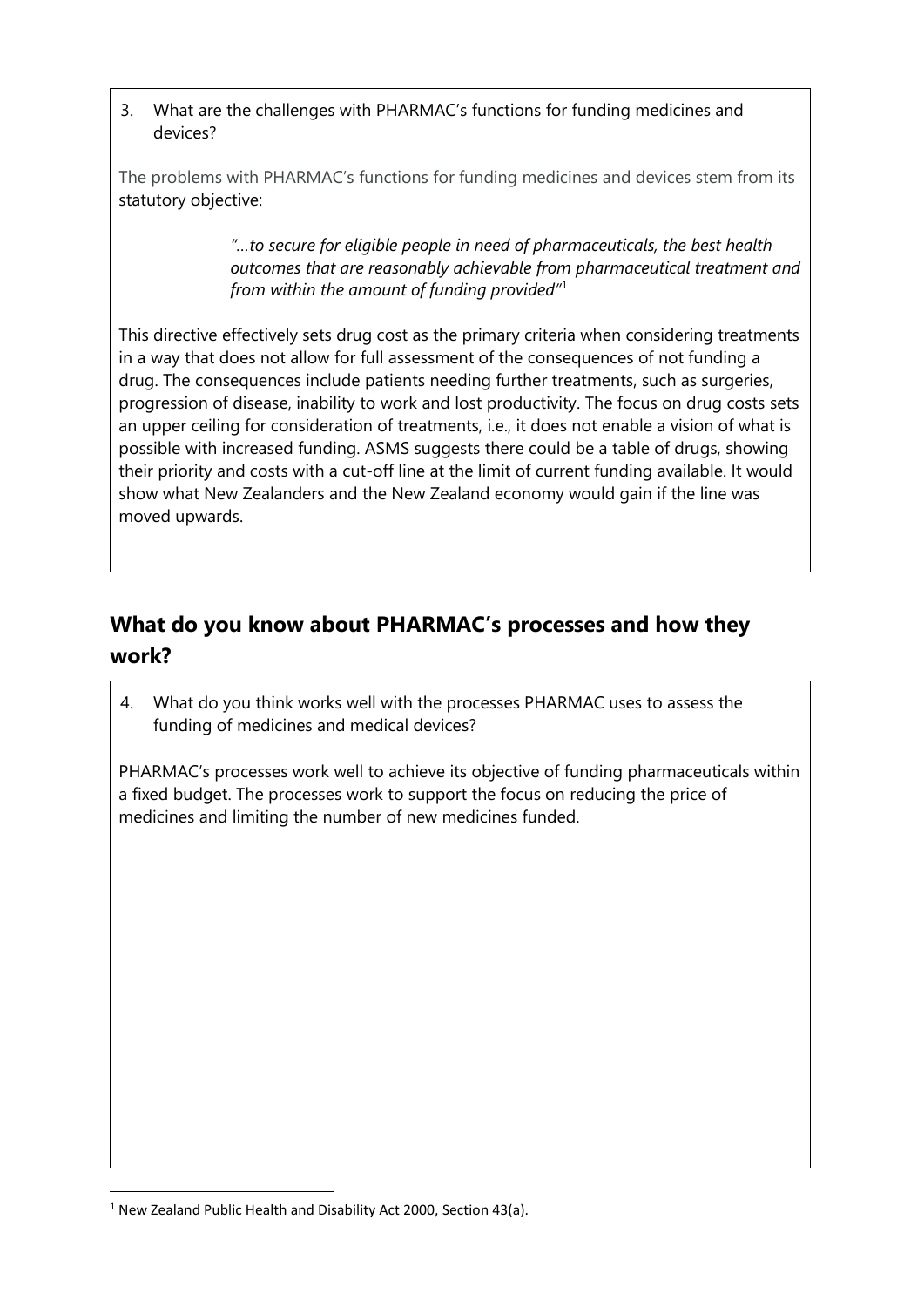#### 5. What do you think are the barriers to accessing medicines and devices?

New Zealanders are being deprived access to medicines available in other countries due to PHARMAC having to stay within its fixed budget. PHARMAC's policies, processes and protocols are designed to achieve the overriding objective of saving costs. In particular, the processes create a barrier to accessing new and innovative medicines, including medicines that are suited to an individual, or personalised for patients. There is little room for flexibility (apart from the limited Discretionary Pharmaceutical Fund) in decision-making. This funding model gets in the way of good value spending through delays in approving new medicines. As a result, opportunities to improve health outcomes are missed.

We also view the \$5 patient co-payment to collect a prescription item as a barrier for people on limited incomes, especially if they are prescribed a number of drugs. We note that people who pay for more than 20 prescription items each year are eligible for a subsidy and are not charged once they have paid for 20. However, take-up of the subsidy can be difficult for people who do not go to the same pharmacy or who move around. Some people may not even be aware of the subsidy programme. In addition, patients are not eligible for the co-payment if the prescription is from a private specialist, or the prescriber is not approved by a DHB.

6. Is there any other country that does it better? What is it that it does better and would any of those systems apply here?

Neither Australia nor the UK have fixed pharmaceutical budgets. In Canada, the budget is flexible and has increased significantly mainly in response to a growing population and funding for new drugs for cancer and rare diseases. In addition, multiple drugs are available within each therapeutic class offering alternatives for intolerance, which is not the case in New Zealand.

New Zealand performs well below other countries, such as Finland, France, Germany, Sweden and Australia, in terms of funding for cancer drugs.

Access to drugs is much quicker in other countries compared to New Zealand, where decisions can take years. In Singapore, for example, decisions to fund a drug typically take 5 to 9 months and can be expedited to take 2 to 3 months.

New Zealand's spending on pharmaceuticals is lower per capita than many other countries, which may partly reflect PHARMAC's success in reducing prices. Nevertheless, the PHARMAC model denies access to many medicines funded in places such as Australia, the UK and Singapore. The consequence of the fixed budget model for pharmaceuticals in New Zealand, compared to other countries, is unmet need. The cost-containment approach risks people being hospitalised due to certain drugs not being funded, e.g., for cardiovascular disease or inflammatory bowel disease.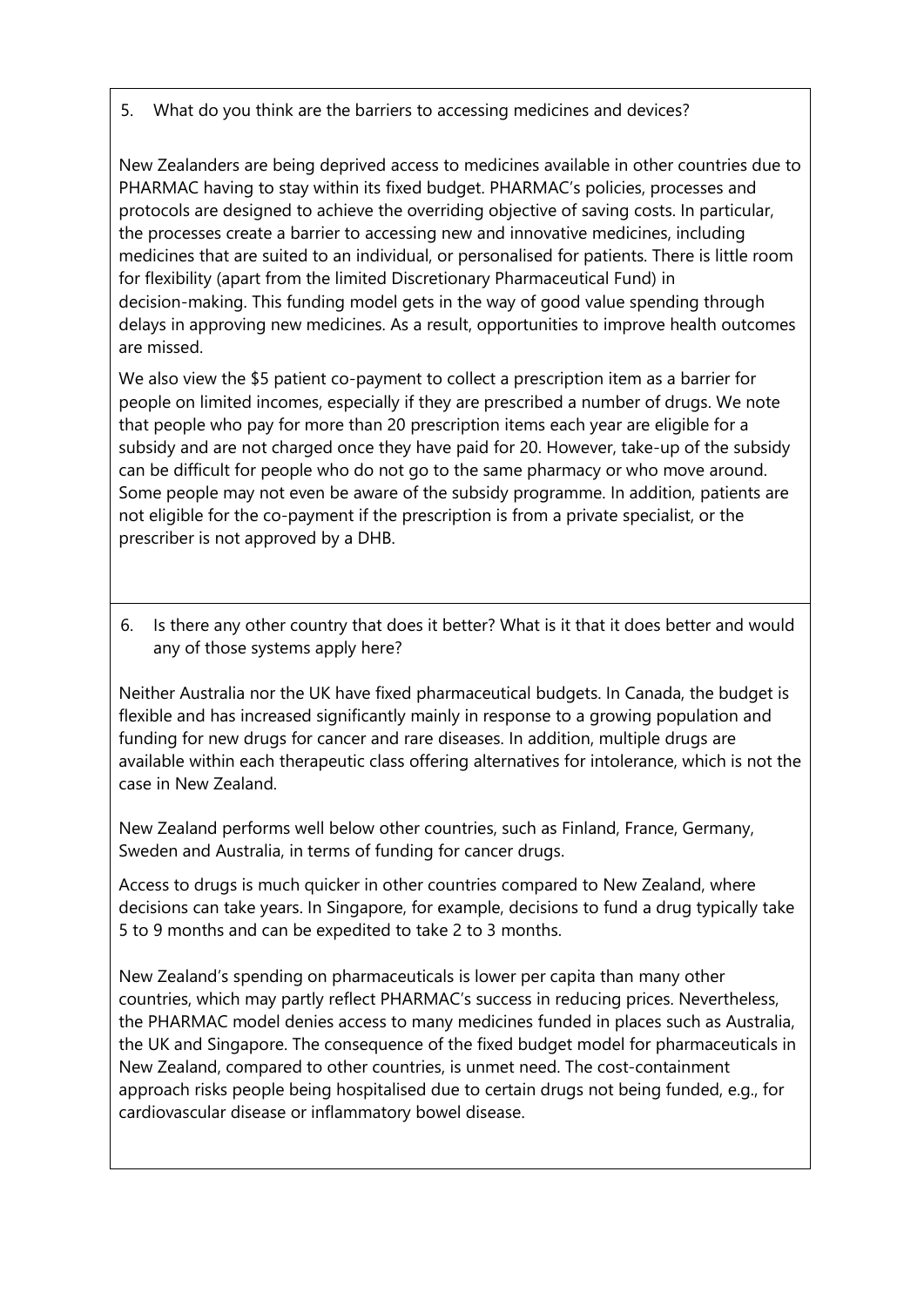### **What should PHARMAC's role include in the future?**

7. How might PHARMAC look in the future? And what needs to change for this to happen?

ASMS recommends that:

- The Combined Pharmaceutical Budget is not fixed.
- Funding for pharmaceuticals is via a separate budget from health services.
- The budget-setting process with Health NZ (in the future) should consider the consequences on peoples' lives and the economy of limiting funding for new medicines (including quality of life indicators and lost productivity).
- There should be greater transparency in decision-making at all levels of PHARMAC.
- The membership of PTAC should be more diverse.
- The NPPA process should be changed, including resetting current rules and exclusions, which are illogical and can result in perverse decisions and increased health costs; and the time clinicians spend on applying for approval for medicines on behalf of their patients should be looked at.

8. Are there additional or different things that PHARMAC should be doing?

PHARMAC should:

- reflect on the clinical consequences and patient outcomes of its decisions not to fund medicines in addition to outcomes from funding medicines
- be able to, and in fact be required to, advocate for more funding for medicines where it is clear there will be benefit for New Zealanders
- actively benchmark its performance against countries in the OECD
- 9. What do the wider changes to the Health and Disability system mean for PHARMAC?

PHARMAC will need to build relationships with new entities in the health sector - Health NZ, the Māori Health Authority, and the Ministry of Health.

PHARMAC will no longer manage the Combined Pharmaceutical Budget (CPB) on behalf of DHBs. Removing the strong motivation of DHBs to make budgetary savings due to their deficits and funding pressures may help towards an acceptance that the pharmaceutical budget is too small. Health NZ and the Māori Health Authority will also have new priorities that could support this view.

ASMS will be interested to see whether the New Zealand Public Health and Disability Act reflects any changes to PHARMAC's objectives or functions.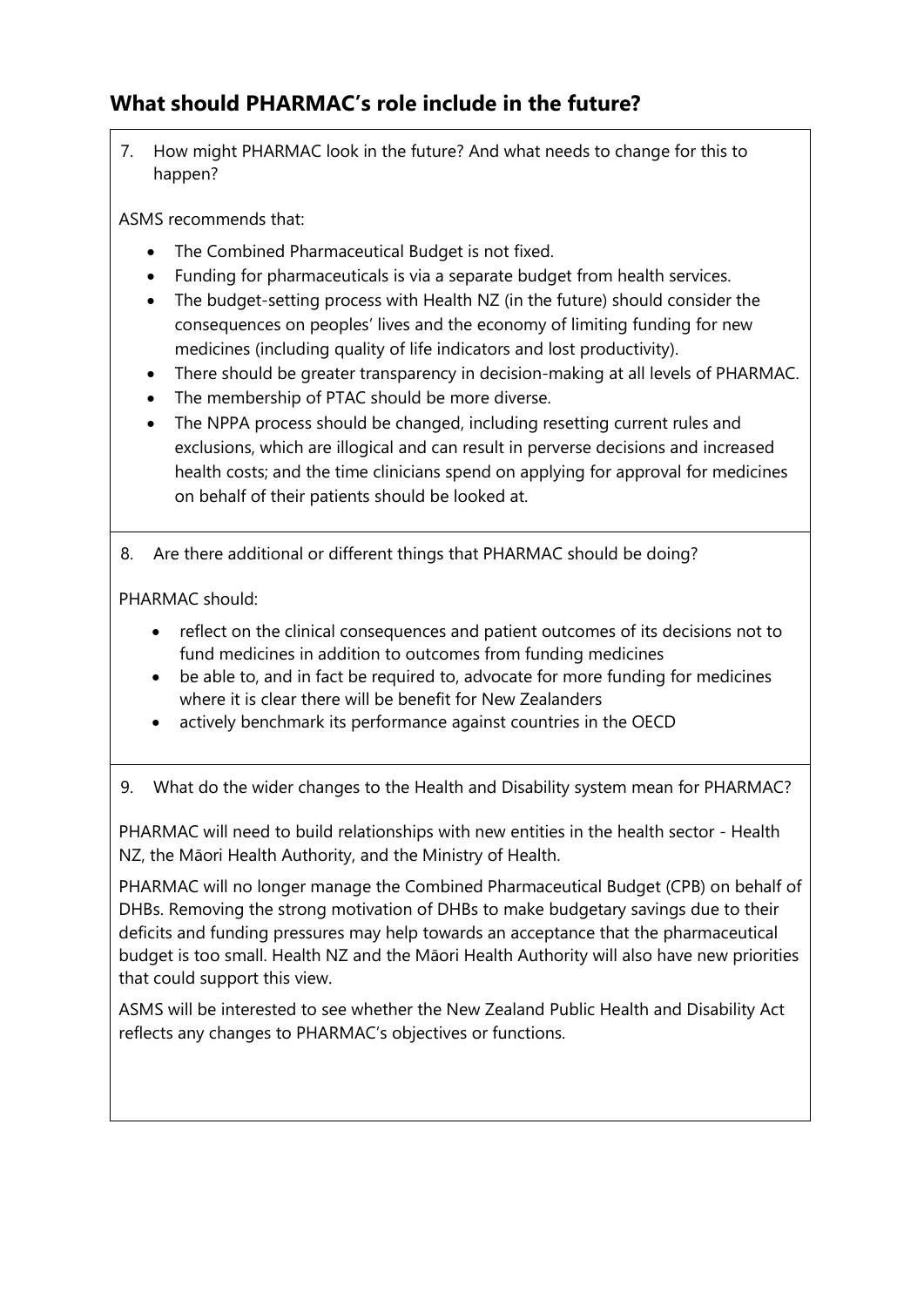## **How should PHARMAC address the need for greater equity in the decisions it takes, in particular for Māori, Pacific and disabled people?**

10. How well does PHARMAC reflect the principles of Te Tiriti o Waitangi?

As noted, PHARMAC's committees need a better balance of under-represented groups. A diverse makeup of committees that include more Māori would assist PHARMAC to make decisions that focus on Māori health outcomes. Specific attention needs to be given to the illnesses and diseases suffered disproportionately by Māori, including cancers and chronic illnesses, that can be successfully treated by new medicines.

Te Rautaki o Te Whaioranga (Māori Responsiveness Strategy) is PHARMAC's framework for meeting its Te Tiriti o Waitangi obligations. Te Whaioranga reflects the articles of Te Tiriti and the developing set of principles recommended by the Waitangi Tribunal in 2019. Te Whaioranga is a useful document that describes the priorities and actions PHARMAC is taking to improve its responsiveness to Māori.

Nevertheless, ASMS considers that the timeframes for achieving some priorities may be slipping. We note, for example, that a Māori Advisory Committee to guide senior leaders and the Board was planned to be in place by August 2021. However, PHARMAC's website shows it is now aiming to establish the committee by the end of  $2021^2$ .

11. How can PHARMAC achieve more equitable outcomes?

To achieve more equitable health outcomes, PHARMAC must understand the health needs of Māori, Pacific, disabled people, rural and other vulnerable groups and incorporate informed advice into its decision-making processes. This includes gaining a full understanding of unmet health need in New Zealand, which affects the listed groups disproportionately. Unmet need is a gaping hole in our knowledge of health service requirements in New Zealand.

PHARMAC acknowledges that Māori continue to receive funded medicines at a lower rate than non-Māori and it believes inequitable outcomes for Māori "unfair, unjust and avoidable" and is "actively working to eliminate them"<sup>3</sup>. However, ASMS considers that PHARMAC will not achieve equity of access to medicines on its own. It needs to engage and work with other stakeholders (including health professionals) to support changes that will address structural issues that contribute to this inequity. Similarly, PHARMAC cannot operate alone to achieve equitable health outcomes for Pacific communities, people with disabilities or other vulnerable groups.

<sup>2</sup> [https://pharmac.govt.nz/te-tiriti-o-waitangi/te-whaioranga/te-rautaki-te-whaioranga/priority-maori](https://pharmac.govt.nz/te-tiriti-o-waitangi/te-whaioranga/te-rautaki-te-whaioranga/priority-maori-leadership-and-advice/)[leadership-and-advice/](https://pharmac.govt.nz/te-tiriti-o-waitangi/te-whaioranga/te-rautaki-te-whaioranga/priority-maori-leadership-and-advice/)

<sup>3</sup> <https://pharmac.govt.nz/te-tiriti-o-waitangi/te-whaioranga/> p3